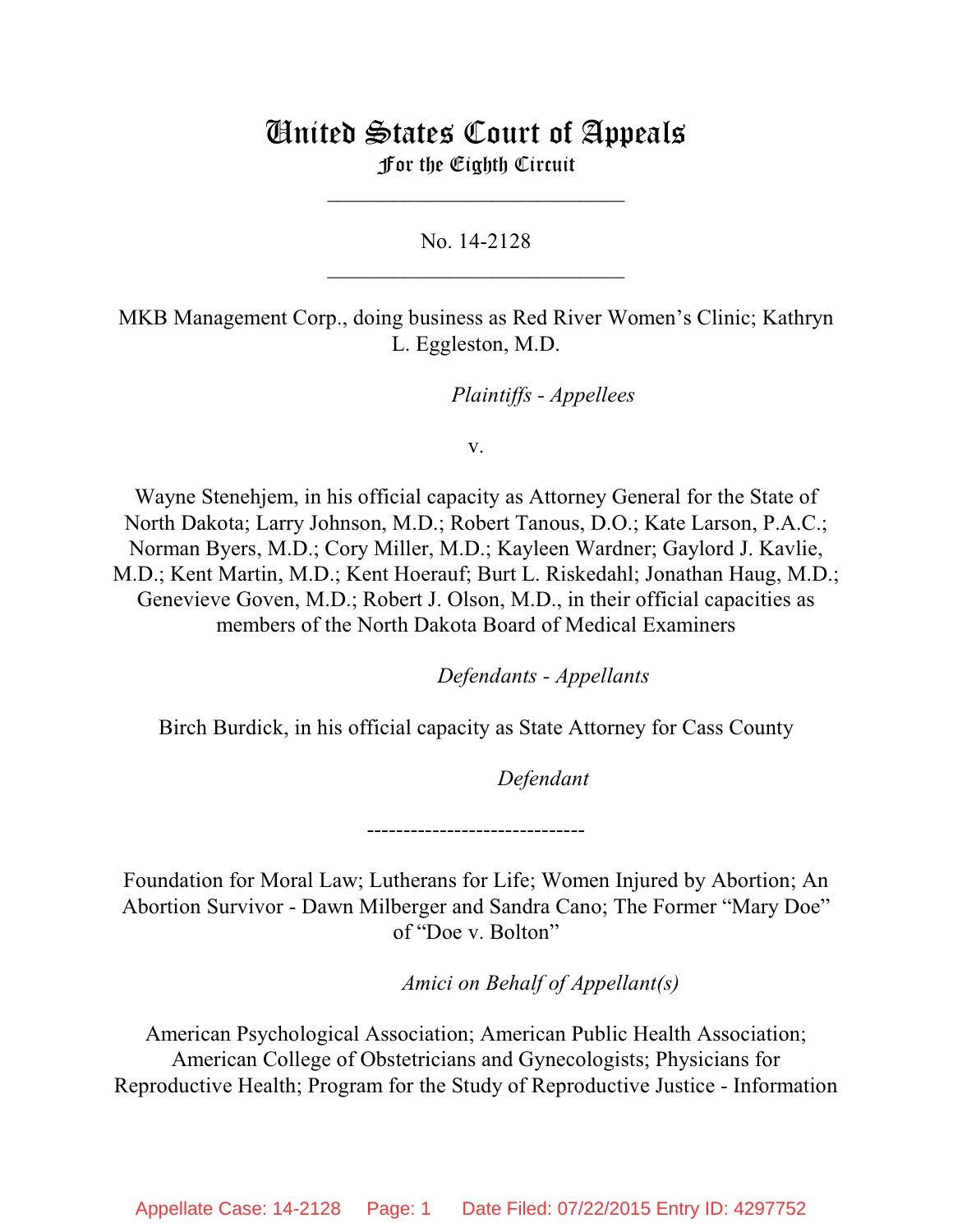Society Project at the Yale Law School

*Amici on Behalf of Appellee(s)* 

Appeal from United States District Court for the District of North Dakota - Bismarck

 $\frac{1}{2}$ 

\_\_\_\_\_\_\_\_\_\_\_\_

 Submitted: January 13, 2015 Filed: July 22, 2015

 $\frac{1}{2}$ 

 $\frac{1}{2}$ 

Before SMITH, BENTON, and SHEPHERD, Circuit Judges.

SHEPHERD, Circuit Judge.

This case presents the question whether, given the current state of medical science, a state generally may prohibit physicians fromaborting unborn children who possess detectable heartbeats. The district court<sup>1</sup> held that it may not. Because United States Supreme Court precedent does not permit us to reach a contrary result, we affirm.

I.

North Dakota has, for a number of years, prohibited abortion "[a]fter the point in pregnancy when the unborn child may reasonably be expected to have reached viability," except when necessary to preserve the life or health of the mother. N.D. Cent. Code § 14-02.1-04(3). North Dakota defines "viable" as "the ability of an

<sup>&</sup>lt;sup>1</sup>The Honorable Daniel L. Hovland, United States District Judge for the District of North Dakota.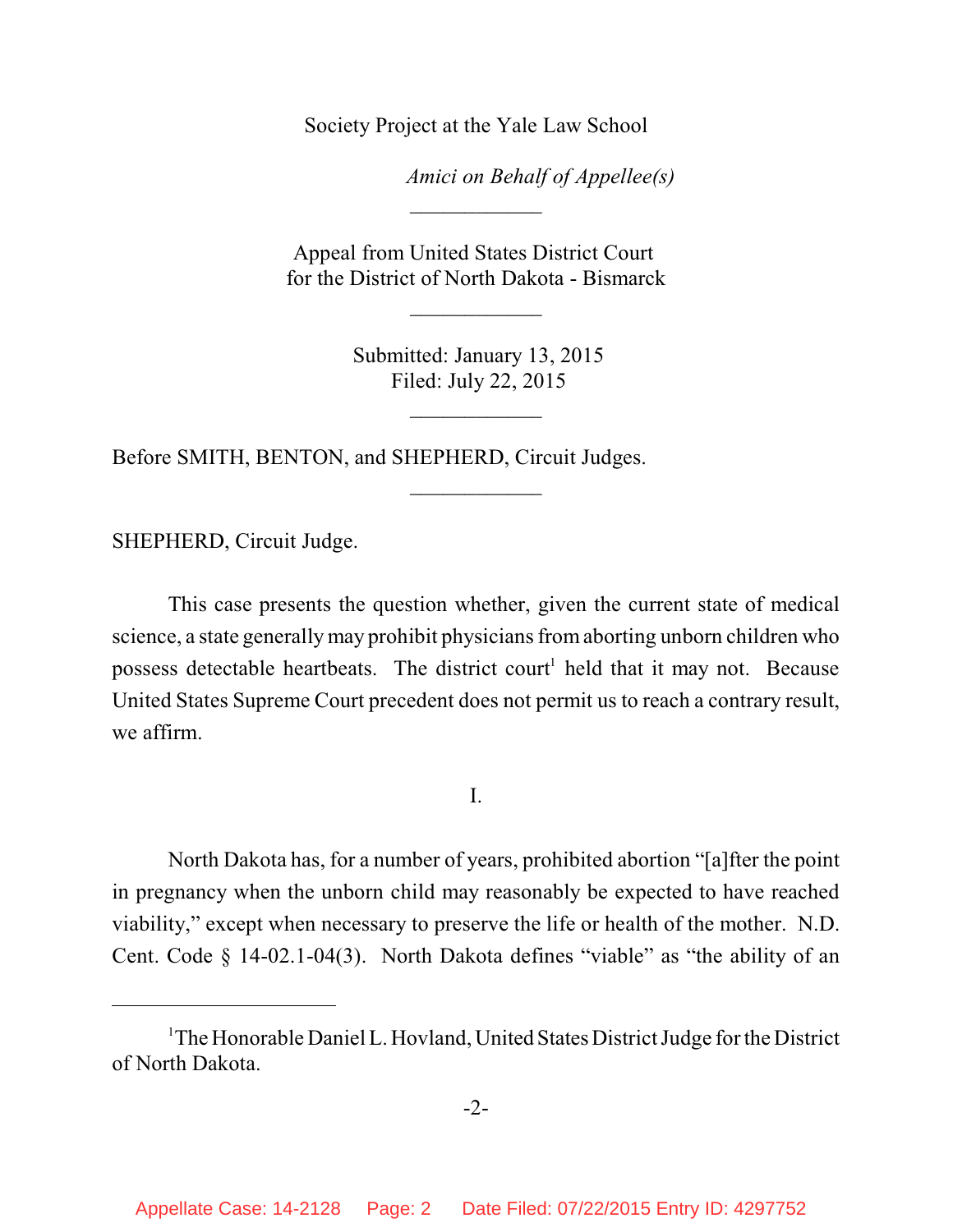unborn child to live outside the mother's womb, albeit with artificial aid." Id. § 14- 02.1-02(19).

In 2013, North Dakota passed House Bill 1456, codified at N.D. Cent. Code § 14-02.1, which extends the general prohibition on abortion to the point in pregnancy when the unborn child possesses a detectable heartbeat. H.B. 1456 contains two operative provisions. The first requires a physician performing an abortion to "determin[e], in accordance with standard medical practice, if the unborn child the pregnant woman is carrying has a detectable heartbeat." H.B. 1456 § 1.1, 63d Leg. Assemb., Reg. Sess. (N.D. 2013). This requirement does not apply "when a medical emergency exists that prevents compliance." Id.; see also N.D. Cent. Code § 14-02.1-02(12) (defining "medical emergency"). A physician who violates the heartbeat testing requirement is subject to disciplinary action before the state board of medical examiners. See H.B. 1456 § 1.2.

The second operative provision prohibits a physician from performing an abortion on a pregnant woman if the unborn child has a "heartbeat [that] has been detected according to the requirements of section 1." Id. § 2.1. There are exceptions for the life or health of the pregnant woman and for the life of another unborn child. Id.  $\S$  2.2(a). A physician who violates this provision commits a felony. Id.  $\S$  2.4. The pregnant woman, however, is not subject to liability. Id.

Plaintiff MKB Management Corporation, doing business as the Red River Women's Clinic, isthe sole abortion provider in North Dakota. Plaintiff Dr. Kathryn Eggelston is a board-certified familymedicine physician, licensed to practice in North Dakota, who serves as the Clinic's medical director and provides abortions to the Clinic's patients. The defendants are the State's Attorney for the county in which the Clinic is located, the North Dakota Attorney General, and the members of the North Dakota Board of Medical Examiners, all in their official capacities (collectively, the "State").

-3-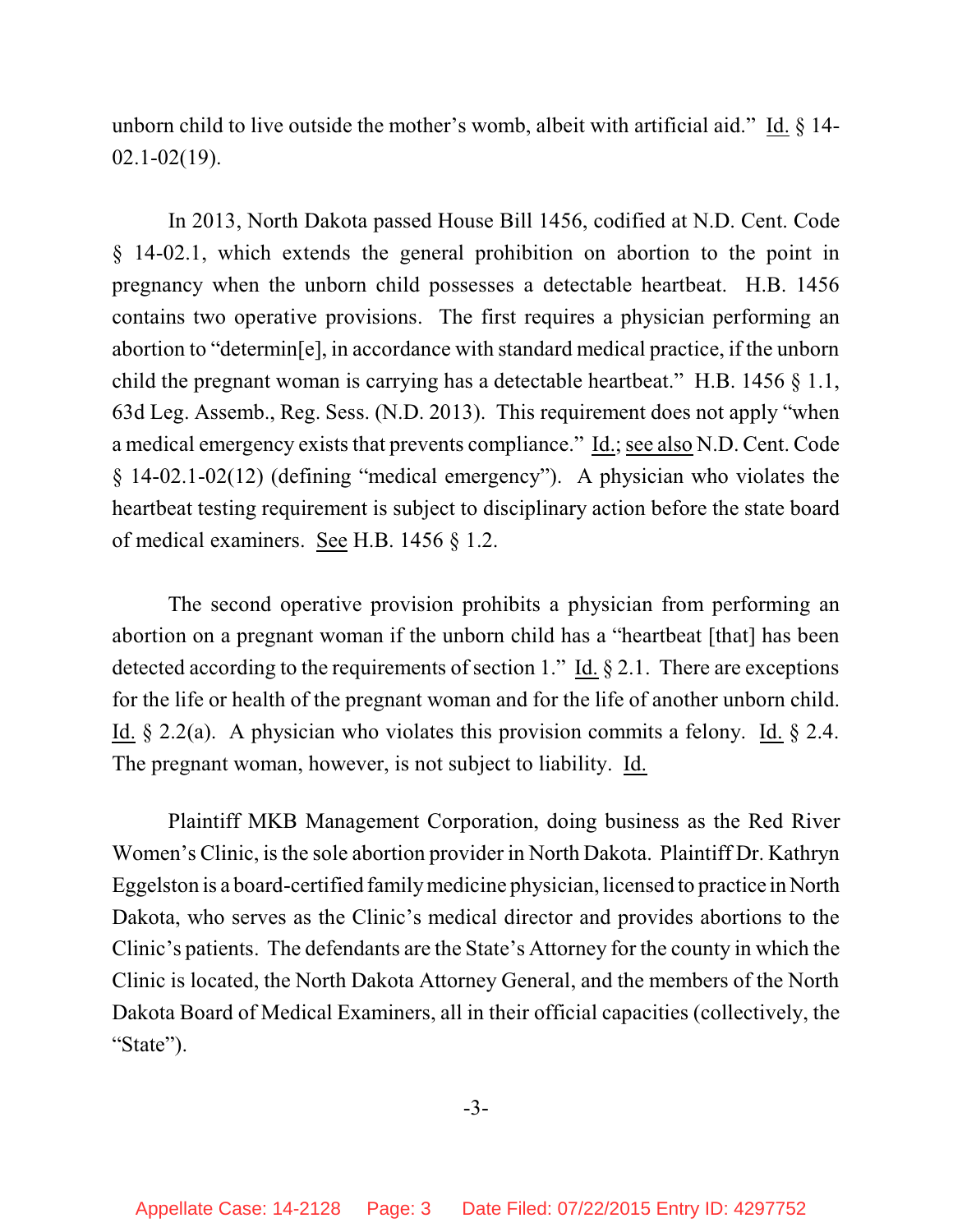Before H.B. 1456 took effect, the plaintiffs brought suit in the district court, challenging the law's constitutionality and seeking injunctive relief. The district court granted a preliminary injunction enjoining the implementation of H.B. 1456. The plaintiffs then moved for summary judgment, arguing H.B. 1456 violates the Due Process Clause of the United States Constitution. The plaintiffs submitted declarations from Dr. Eggleston and Dr. Christie Iverson, a board-certified obstetrician and gynecologist licensed in North Dakota, both stating that fetal cardiac activity is detectable by about 6 weeks and that a fetus is not viable until about 24 weeks.<sup>2</sup> In response, the State submitted the declaration of Dr. Jerry Obritsch, a board-certified obstetrician and gynecologist licensed in North Dakota, that an unborn child's heartbeat is detectable by about 6 to 8 weeks and that an unborn child is viable from conception because in vitro fertilization ("IVF")<sup>3</sup> "allow[s] an embryonic unborn child to live outside the human uterus (womb) for 2 - 6 days after conception." Obritsch Dec. at 8.

The district court found that "[a] woman's constitutional right to terminate a pregnancy before viability has consistently been upheld by the United States Supreme Court for more than forty years since Roe v. Wade." MKB Mgmt. Corp. v. Burdick, 16 F. Supp. 3d 1059, 1070 (D.N.D. 2014). It reasoned that "the affidavit of Dr. Obritsch does not create a genuine issue [as to when viability occurs] primarily because Dr. Obritsch uses a different definition of viability than the one used by either the United States Supreme Court or the medical community generally." Id. at

 ${}^{2}$ Dr. Iverson further explained that "[p]regnancy is commonly measured by the number of days that have passed since the first day of a woman's last menstrual period." Iverson Dec. at 2.

<sup>&</sup>lt;sup>3</sup>Dr. Obritsch described IVF as a common practice in which embryonic unborn children live outside the woman's uterus through artificial means before being transferred into the uterus to continue gestation. He noted a colloquial term for these children is "test tube babies." Obritsch Dec. at 8.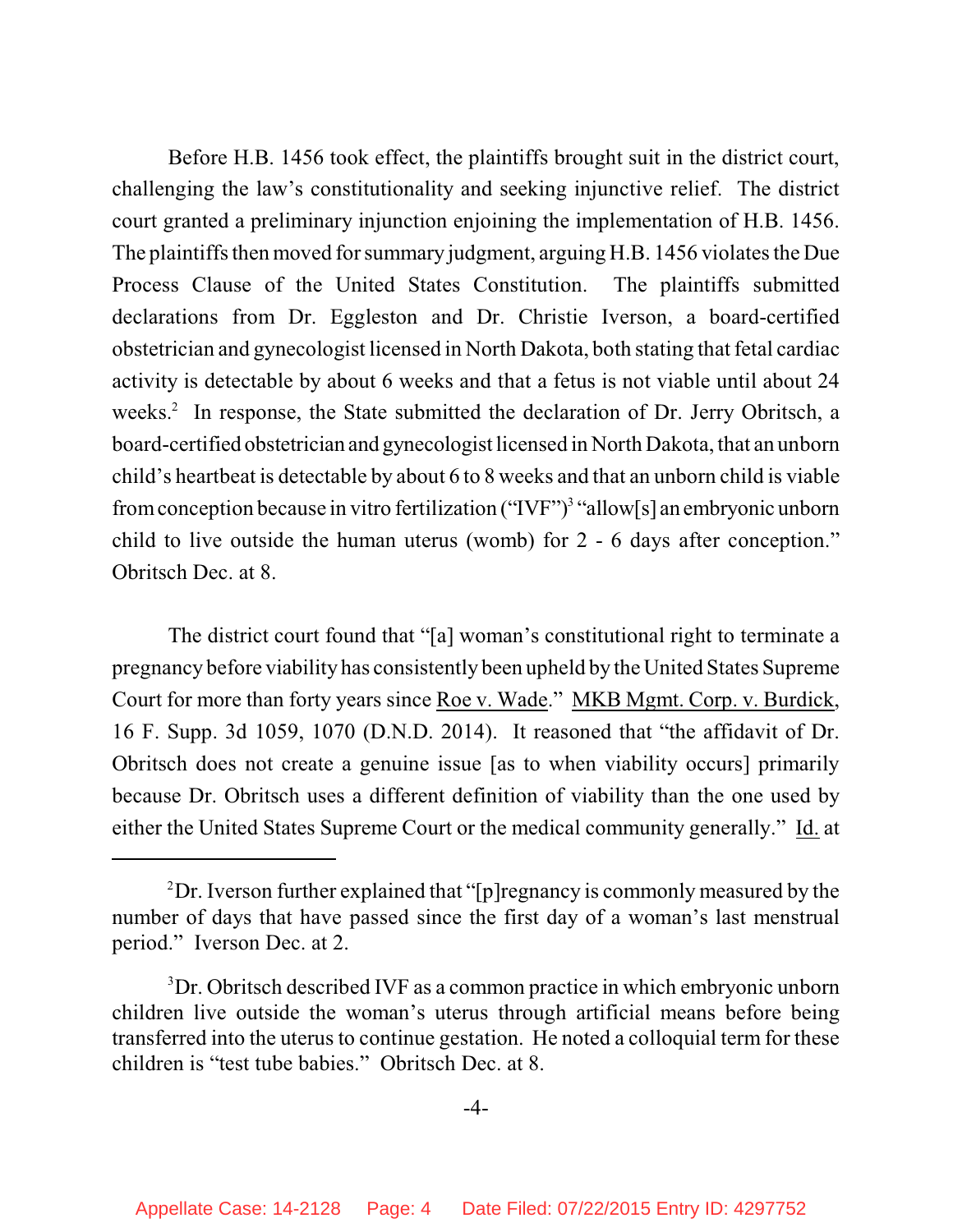1073. Concluding that "H.B. 1456 clearly prohibits pre-viability abortions in a very significant percentage of cases in North Dakota, thereby imposing an undue burden on women seeking to obtain an abortion," the district court granted summary judgment to the plaintiffs, permanently enjoining H.B. 1456. Id. at 1074-75. The State now appeals.

## II.

We review the district court's grant of summary judgment de novo and its permanent injunction for an abuse of discretion. Roach v. Stouffer, 560 F.3d 860, 863 (8th Cir. 2009).

The State argues that the Supreme Court has called into question the continuing validity of its abortion jurisprudence, see Gonzales v. Carhart, 550 U.S. 124, 146 (2007) (merely assuming, rather than reaffirming, the principles established in prior cases), and that changes in the facts underlying Roe and Casey require us to overturn those cases.

The evolution in the Supreme Court's jurisprudence reflects its increasing recognition of states' profound interest in protecting unborn children. In 1973, the Court announced it would regulate abortion according to the trimester framework. Roe v. Wade, 410 U.S. 113, 164-65 (1973). Although Roe acknowledged there were "important state interests in regulation," it prohibited states from issuing regulations designed to promote their interest in "protecting potential life" during the first two trimesters of pregnancy. Id. at 154, 164.

By 1992, however, a plurality of the Court had rejected the trimester framework because it failed to "fulfill Roe's own promise that the State has an interest in protecting fetal life or potential life." Planned Parenthood of Se. Pa v. Casey, 505 U.S. 833, 876 (1992). Casey recognized "there is a substantial state

-5-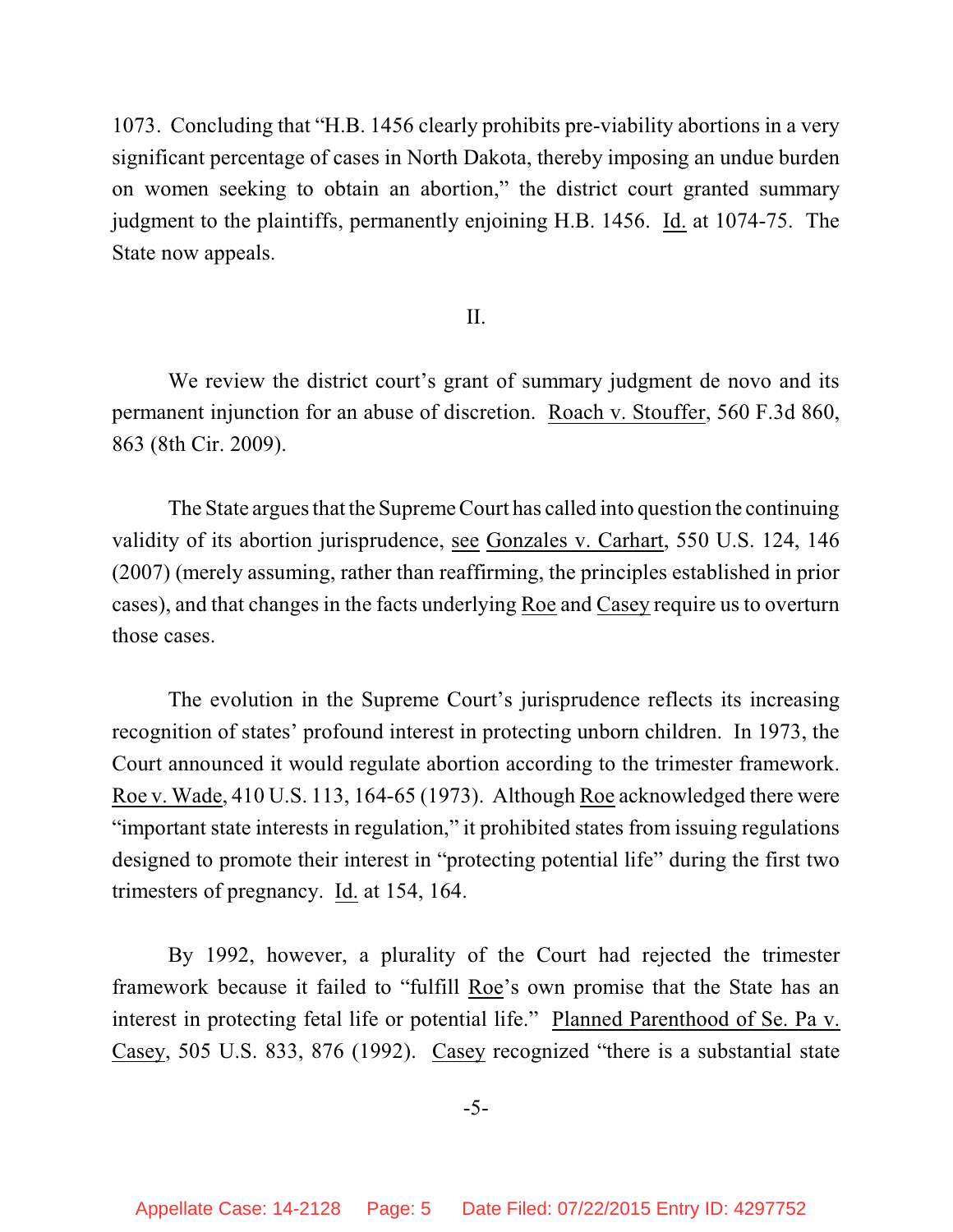interest in potential life throughout pregnancy." Id. (plurality opinion). To give this interest due consideration, Casey replaced Roe's trimester framework with the undue burden analysis, under which a state may promote its interest in potential life by regulating abortion before viability so long as the regulation's "purpose or effect is [not] to place a substantial obstacle in the path of a woman seeking an abortion." Id. at 878 (plurality opinion).

Most recently, a majority of the Court, when presented with an opportunity to reaffirm Casey, chose instead merely to "assume" Casey's principles for the purposes of its opinion. See Gonzales, 550 U.S. at 145-46 ("assum[ing] the following principles [from Casey] for the purposes of this opinion," but recognizing those principles "did not find support from all those who join the instant opinion"); see also id. at 186-87 (Ginsburg, J., dissenting) (observing that "[t]he Court's hostility to the right Roe and Casey secured" is evident in the fact that the Court "merely assume[d] for the moment, rather than retained or reaffirmed," Casey's principles (second alteration in original) (citation and internal quotation marks omitted)). This mere assumption may, as the State suggests, signal the Court's willingness to reevaluate its abortion jurisprudence.

Even so, the Court has yet to overrule the Roe and Casey line of cases. Thus we, as an intermediate court, are bound by those decisions. Neither Gonzales's signal nor the alleged change of underlying facts empowers us to overrule the Supreme Court. See Rodriguez de Quijas v. Shearson/Am. Express, Inc., 490 U.S. 477, 484 (1989) (emphasizing that only the Supreme Court may overturn its own precedent).

Accordingly, we have no choice but to follow the majority of the Court in assuming the following principles for the purposes of this opinion:

Before viability, a State "may not prohibit any woman from making the ultimate decision to terminate her pregnancy." It also may not impose

-6-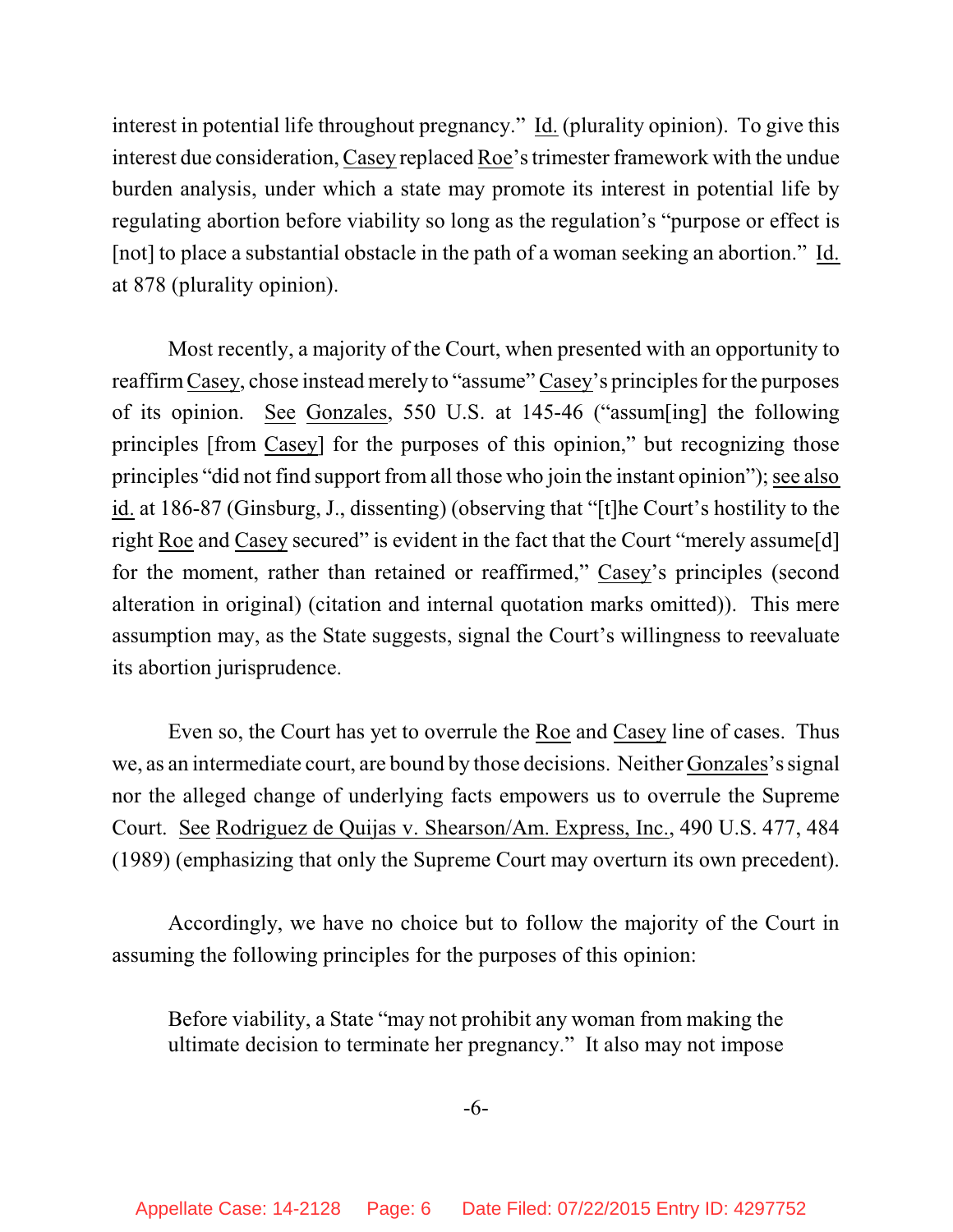upon this right an undue burden, which exists if a regulation's "purpose or effect isto place a substantial obstacle in the path of a woman seeking an abortion before the fetus attains viability." On the other hand, "[r]egulations which do no more than create a structural mechanism by which the State, or the parent or guardian of a minor, may express profound respect for the life of the unborn are permitted, if they are not a substantial obstacle to the woman's exercise of the right to choose."

Gonzales, 550 U.S. at 146 (alteration in original) (citations omitted) (quoting Casey, 505 U.S. at 879, 878, and 877 (plurality opinion)).

Here, because the parties do not dispute that fetal heartbeats are detectable at about 6 weeks, it is clear that H.B. 1456 generally prohibits abortions after that point in a pregnancy. Whether such a prohibition is permissible under the principles we accept as controlling in this case depends on when viability occurs: if viability occurs at about 24 weeks, asthe plaintiffs maintain, then H.B. 1456 impermissibly prohibits women from making the ultimate decision to terminate their pregnancies; but if viability occurs at conception, as the State argues, then no impermissible prohibition ensues.

Just as we are bound by the Supreme Court's assumption of Casey's principles, we are also bound by the Court's statement that viability is the time "when, in the judgment of the attending physician on the particular facts of the case before him, there is a reasonable likelihood of the fetus' sustained survival outside the womb, with or without artificial support." Colautti v. Franklin, 439 U.S. 379, 388 (1979); see also Casey, 505 U.S. at 870 (plurality opinion) ("[T]he concept of viability . . . is the time at which there is a realistic possibility of maintaining and nourishing a life outside the womb . . . ."); Roe, 410 U.S. at 160, 163 (stating that a fetus becomes viable when it is "potentially able to live outside the mother's womb, albeit with artificial aid" and that viability is the point at which the fetus "presumably has the capability of meaningful life outside the mother's womb").

-7-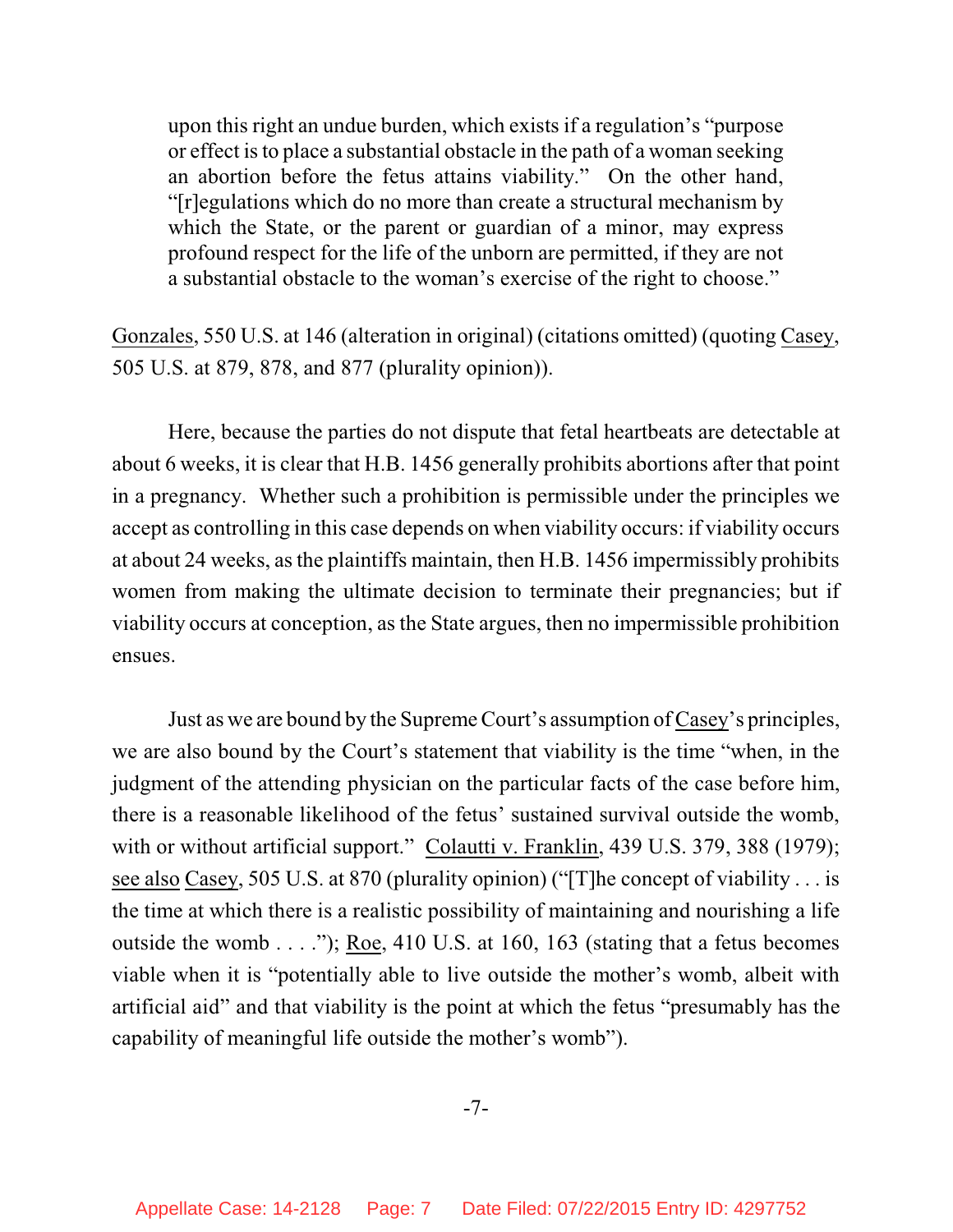When we recently reviewed an Arkansas statute similar to H.B. 1456, we noted "the importance of the parties, particularly the state, developing the record in a meaningful way so asto present a real opportunity for the court to examine viability." Edwards v. Beck, 786 F.3d 1113, 1119 (8th Cir. 2015) (per curiam). Here, the plaintiffs' declarations, by Drs. Eggleston and Iverson, state viability occurs at about 24 weeks. Dr. Iverson explained she understands viability to mean "the time when a fetus has a reasonable chance for sustained life outside the womb, albeit with lifesaving medical intervention." Iverson Dec. at 2. This definition is in accordance with the one adopted by the Supreme Court.

The State's declaration, by Dr. Obritsch, contends viability occurs at conception because IVF "allow[s] an embryonic unborn child to live outside the human uterus (womb) for 2 - 6 days after conception." Obritsch Dec. at 8. While this declaration provides some support for the State's argument, we agree with the district court that Dr. Obrtisch's definition of viability differs from the Supreme Court's and thus does not create a genuine dispute asto when viability occurs. See Churchill Bus. Credit, Inc. v. Pac. Mut. Door Co., 49 F.3d 1334, 1336 (8th Cir. 1995) ("A factual dispute is genuine 'if the evidence is such that a reasonable jury could return a verdict for the nonmoving party.'" (quoting Anderson v. Liberty Lobby, Inc., 477 U.S. 242, 248 (1986))).

Because there is no genuine dispute that H.B. 1456 generally prohibits abortions before viability—as the Supreme Court has defined that concept—and because we are bound by Supreme Court precedent holding that states may not prohibit pre-viability abortions, we must affirm the district court's grant of summary judgment to the plaintiffs. See Fed. R. Civ. P. 56(a) ("The court shall grant summary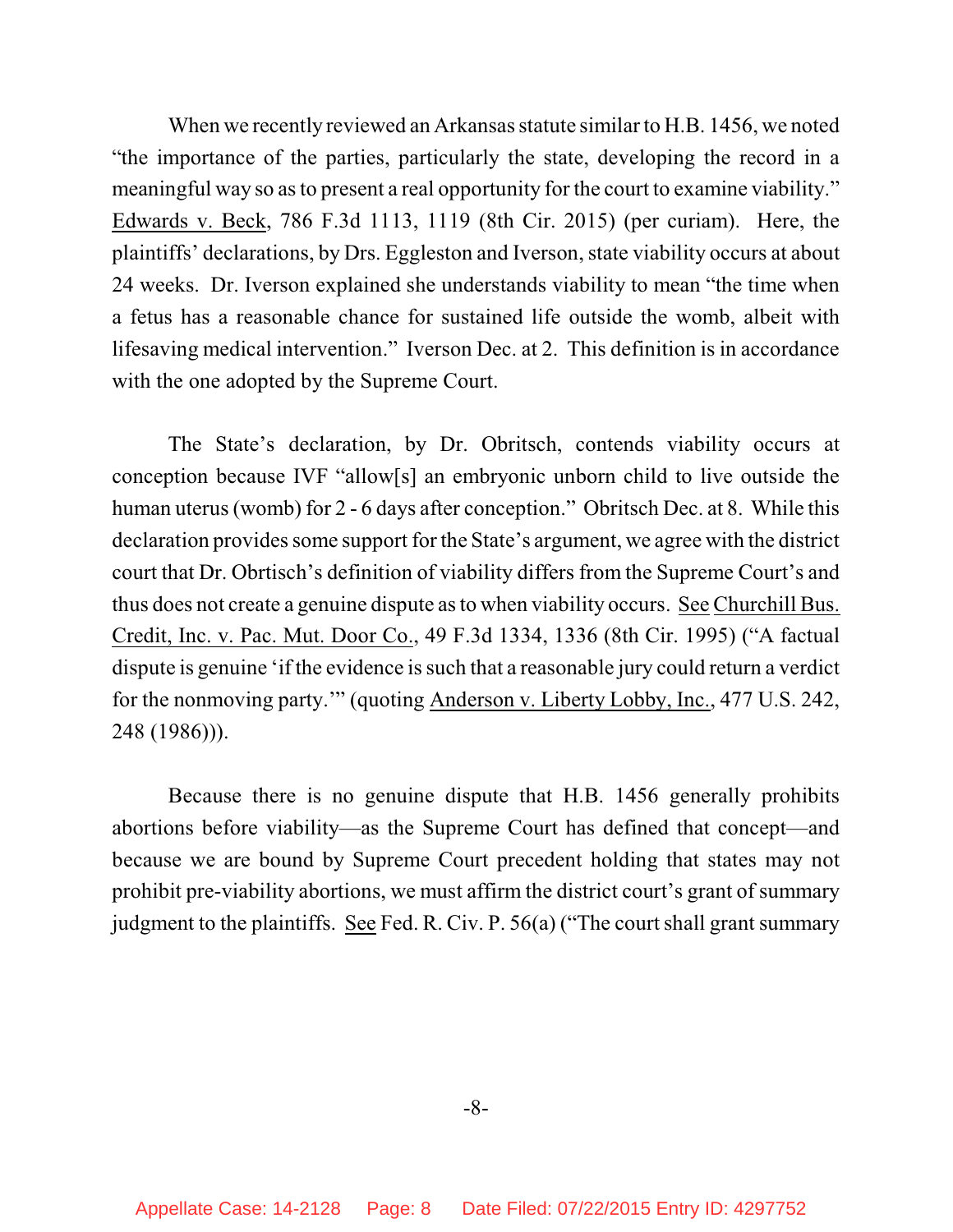judgment if the movant shows that there is no genuine dispute as to any material fact and the movant is entitled to judgment as a matter of law."). 4

### III.

Although controlling Supreme Court precedent dictates the outcome in this case, good reasons exist for the Court to reevaluate its jurisprudence. See City of Akron v. Akron Ctr. for Reprod. Health, Inc., 462 U.S. 416, 458 (1983) (O'Connor, J., dissenting) ("Although [the Court] must be mindful of the 'desirability of continuity of decision in constitutional questions . . . when convinced of former error, [the] Court has never felt constrained to follow precedent.'" (quoting Smith v. Allwright, 321 U.S. 649, 665 (1944))).

## A.

To begin, the Court's viability standard has proven unsatisfactory because it gives too little consideration to the "substantial state interest in potential life throughout pregnancy." Casey, 505 U.S. at 876 (plurality opinion). By deeming viability "the point at which the balance of interests tips," id. at 861, the Court has tied a state's interest in unborn children to developments in obstetrics, not to developments in the unborn. This leads to troubling consequences for states seeking to protect unborn children. For example, although "states in the 1970s lacked the power to ban an abortion of a 24-week-old-fetus because that fetus would not have satisfied the viability standard of that time, [t]oday . . . that same fetus would be

<sup>&</sup>lt;sup>4</sup>The State also appeals the district court's affirmance of a magistrate judge's order limiting discovery to the issue of viability. Because viability presents the central issue in this case, the district court did not err in affirming the magistrate judge's order. See Admiral Theatre Corp. v. Douglas Theatre Co., 585 F.2d 877, 889 (8th Cir. 1978) (noting that a district court must be allowed the discretion to limit the scope of discovery "to what the court perceived were the central issues").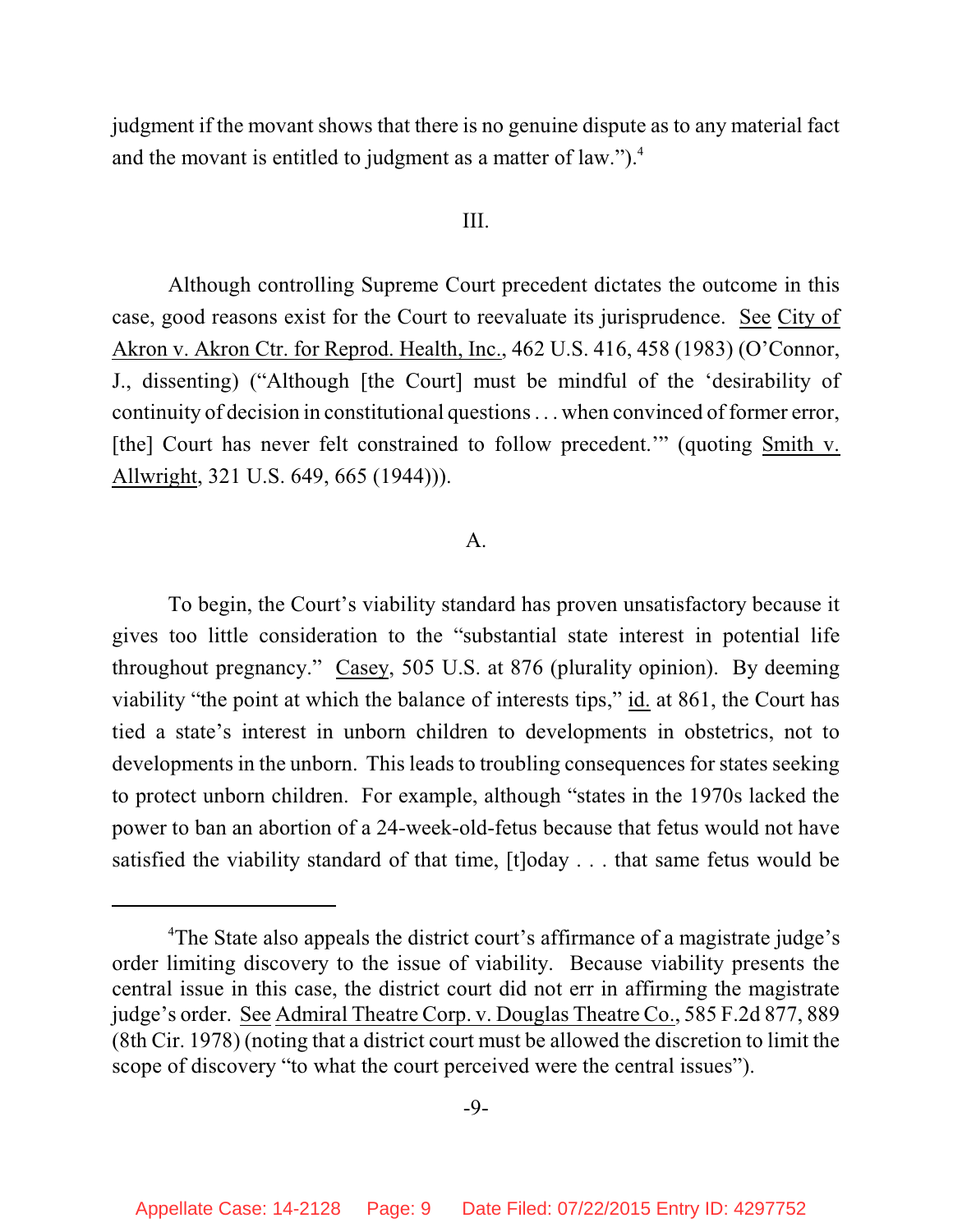considered viable, and states would have the power to restrict [such] abortions." Edwards, 786 F.3d at 1118 (final alteration in original) (citation and internal quotation marks omitted). How it is consistent with a state's interest in protecting unborn children that the same fetus would be deserving of state protection in one year but undeserving of state protection in another is not clear. The Supreme Court has posited there are "logical and biological justifications" for choosing viability as the critical point. Roe, 410 U.S. at 163. But this choice is better left to the states, which might find their interest in protecting unborn children better served by a more consistent and certain marker than viability. Here, the North Dakota legislature has determined that the critical point for asserting its interest in potential life is the point at which an unborn child possesses a detectable heartbeat. "To substitute its own preference to that of the legislature in this area is *not* the proper role of a court." Edwards, 786 F.3d at 1119.

By taking this decision away from the states, the Court has also removed the states' ability to account for "advances in medical and scientific technology [that] have greatly expanded our knowledge of prenatal life," Hamilton v. Scott, 97 So. 3d 728, 742 (Ala. 2012) (Parker, J., concurring specially), including that "a baby develops sensitivity to external stimuli and to pain much earlier than was... believed [when Roe was decided]." McCorvey v. Hill, 385 F.3d 846, 852 (5th Cir. 2004) (Jones, J., concurring). "[B]ecause the Court's rulings have rendered basic abortion policy beyond the power of our legislative bodies, the arms of representative government may not meaningfully debate" medical and scientific advances. Id. (Jones, J., concurring). Thus the Court's viability standard fails to fulfill Roe's "promise that the State has an interest in protecting fetal life or potential life." Casey, 505 U.S. at 876 (plurality opinion).

Medical and scientific advances further show that the concept of viability is itself subject to change. The Court has already acknowledged that viability continues to occur earlier in pregnancy. See Casey, 505 U.S. at 860. When the Court decided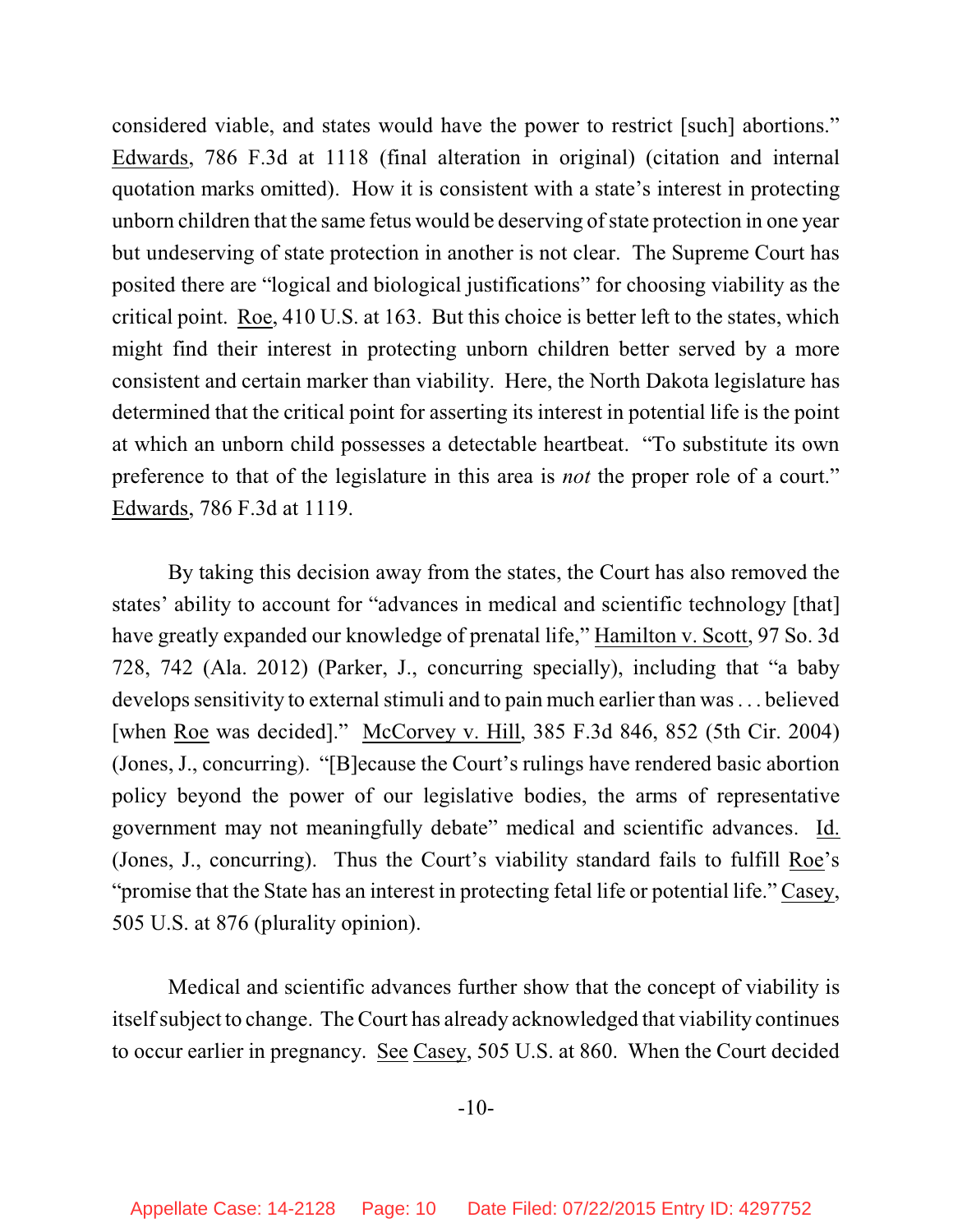Roe in 1973, viability generally occurred at 28 weeks. Roe, 410 U.S. at 160. In 1992, viability "sometimes" occurred at 23 to 24 weeks. Casey, 505 U.S. at 860. Today, viability generally occurs at 24 weeks, but it may occur weeks earlier. See Matthew A. Rysavy, B.S., et al., Between-Hospital Variation in Treatment and Outcomesin Extremely PretermInfants, 372 New England Journal of Medicine 1801 (2015) (documenting survival rates of infants born at 22 weeks); see also Edwards, 786 F.3d at 1119 (discussing the case of Amillia Taylor, who survived after being born at 21 weeks). Dr. Obritsch's declaration, although insufficient to create a genuine dispute of fact in the face of the Supreme Court's current definition of viability, shows the concept of viability may be attacked from the point of conception forward, as well. As IVF and similar technologiesimprove, we can reasonably expect the amount of time an "embryonic unborn child" may survive outside the womb will only increase. The viability standard will prove even less workable in the future.

#### B.

Another reason for the Court to reevaluate its jurisprudence is that the facts underlying Roe and Casey may have changed. The State has presented evidence to that effect and the plaintiffs did not contest this evidence at the summary judgment stage. The State's evidence "goes to the heart of the balance Roe struck between the choice of a mother and the life of her unborn child." McCorvey, 385 F.3d at 850 (Jones, J., concurring). First, "Roe's assumption that the decision to abort a baby will be made in close consultation with a woman's private physician is called into question by" declarations from women who have had abortions. Id. at 851 (Jones, J., concurring). These declarations state women may receive abortions without consulting the physician beforehand and without receiving follow-up care after, see, e.g., J.A. 1550, that women may not be given information about the abortion procedure or its possible complications, see, e.g., J.A. 1541, and that the abortion clinic may function "like a mill." J.A. 1556. The declaration by Dr. John Thorp, a board-certified obstetrician and gynecologist, further states that "coercion or pressure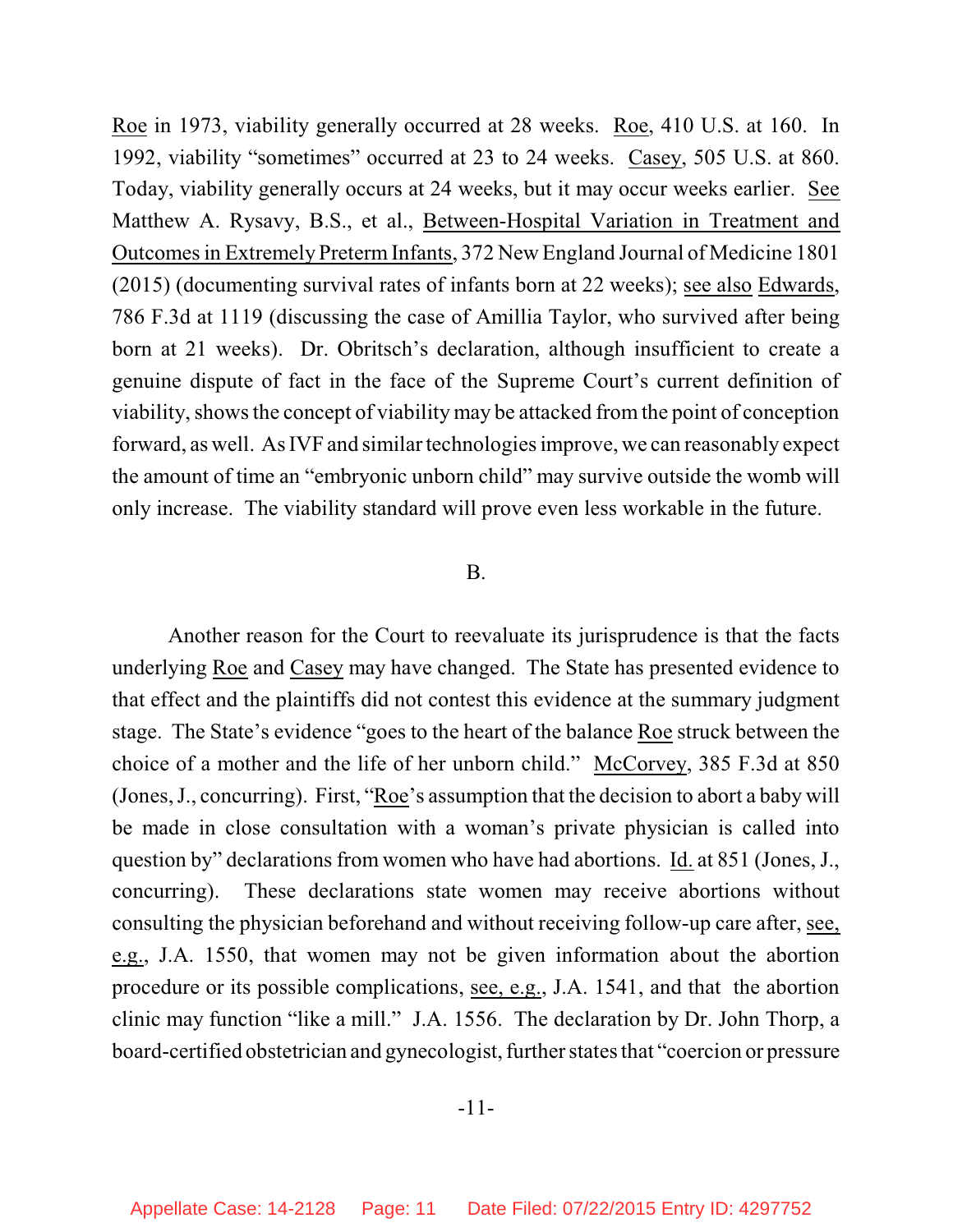prior to the termination of pregnancy occurs with frequency." J.A. 973. One woman declared her husband threatened to kick her out of the house and take her children away forever if she did not abort a pregnancy that was the product of an affair. J.A. 1555.

The declarations from women who have had abortions also show abortions may cause adverse consequences for the woman's health and well-being. One woman reported that "[t]he negative effects of my abortion resulted in ten years of mental and emotional torment." J.A. 1533. Another reported she "suffered for years from depression, anxiety, panic attacks, low self esteem" and "suicidal ideation." J.A. 1519. Yet another reported her abortion caused "numerous female health issues, including an ectopic pregnancy, chronic bladder infections, debilitating menstrual cycles, cervical cancer and early hysterectomy." J.A. 1525. Dr. Obritsch also explained some studies support a connection between abortion and breast cancer. J.A. 340.

We further observe that the pseudonymously named plaintiffs in two of the Supreme Court's foundational abortion cases later advocated against those very decisions. Norma McCorvey, the "Jane Roe" of Roe v. Wade, sought relief from the judgment in her case on the ground that changed factual and legal circumstances rendered Roe unjust. See McCorvey, 385 F.3d at 850 (affirming denial of McCorvey's Federal Rule of Civil Procedure 60(b) motion). Sandra Cano, the "Mary Doe" of Doe v. Bolton, 410 U.S. 179 (1973), Roe's companion case, similarly sought relief from the judgment in her case. See Cano v. Baker, 435 F.3d 1337, 1342 (11th Cir. 2006) (per curiam) (affirming denial of Cano's Rule 60(b) motion). Cano also filed an amicus brief in this case arguing "that abortion is psychologically damaging to the mental and social health of significant numbers of women." Women Injured By Abortion, et al., Br. of *Amici Curiae*, at 5; see also Gonzales, 550 U.S. at 159 (citing Cano's amicus brief in that case). McCorvey's and Cano's renunciations call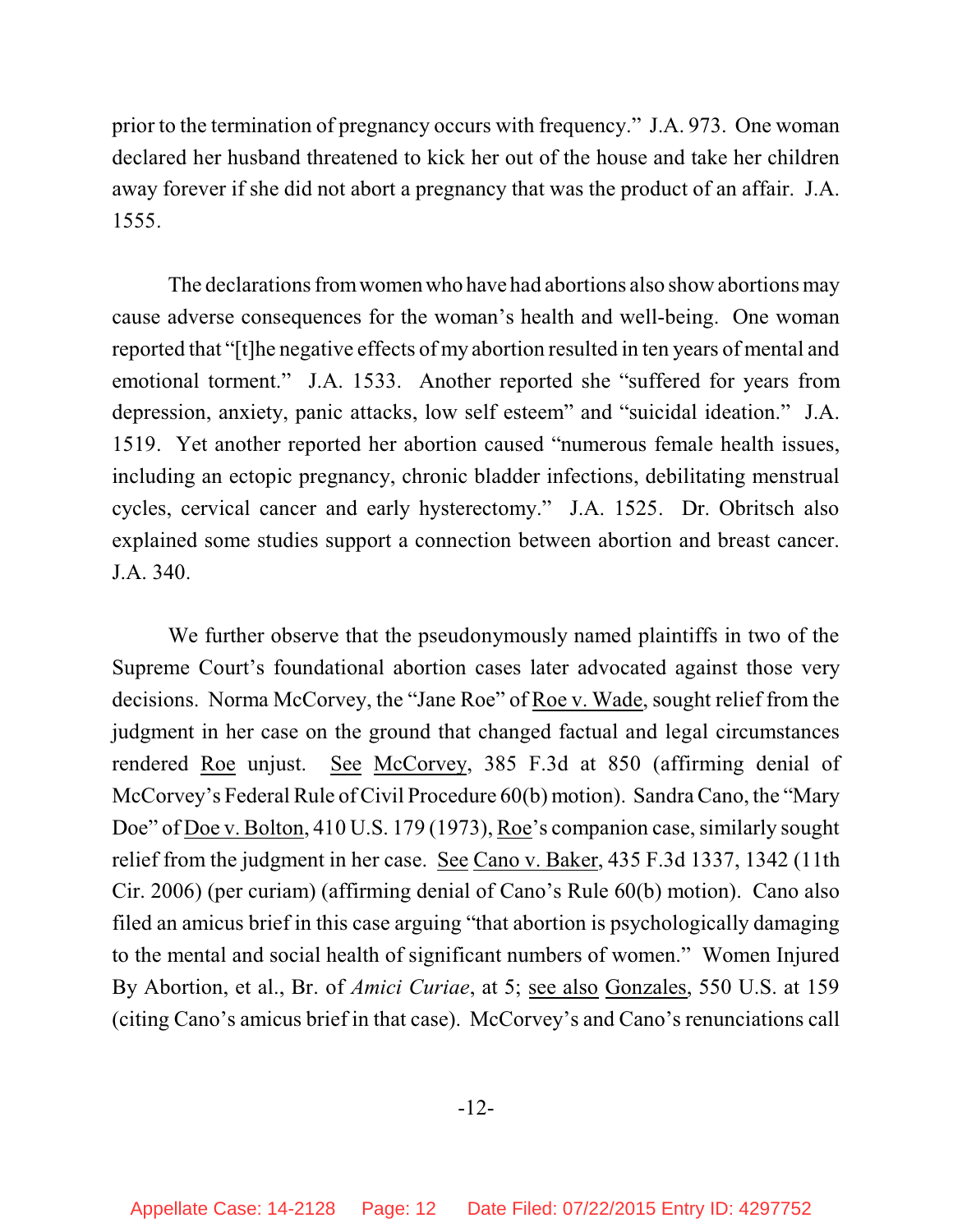into question the soundness of the factual assumptions of the cases purportedly decided in their favor.

Finally, the State argues that, by enacting a law that permits parents to abandon unwanted infants at hospitals without consequence, it has reduced the burden of child care that the Court identified in Roe. See N.D. Cent. Code § 50-24.1-15; Roe, 410 U.S. at 153 ("Mental and physical health may be taxed by child care. There is also the distress, for all concerned, associated with the unwanted child, and there is the problem of bringing a child into a family already unable, psychologically and otherwise, to care for it.").

In short, the continued application of the Supreme Court's viability standard discounts the legislative branch's recognized interest in protecting unborn children.